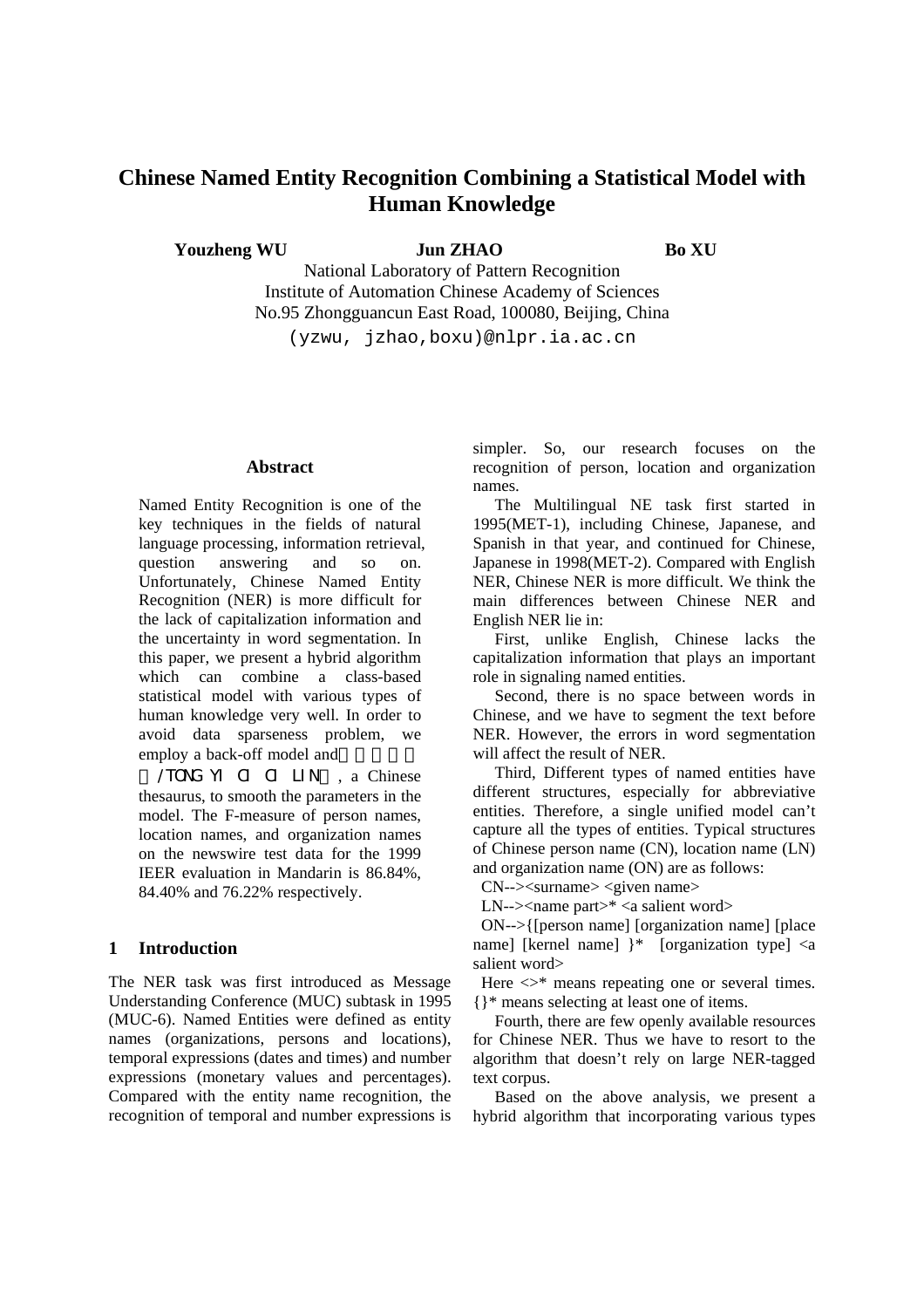of human knowledge into a statistical model. The innovative points of our paper are as follows.

First, the hybrid algorithm can make the best use of existing limited resources to develop an effective NER system. These resources include one-month's Chinese People's Daily tagged with NER tags by Peking University (which contains about two-million Chinese characters) and various types of human knowledge.

Second, in order to compensate for the lack of labeled corpus, we use several types of human knowledge, such as《同义词词林/TONG YI CI CI LIN [Mei.J.J, et al. 1983], a general location names list, the list of the salient words in location name, the list of the salient words in organization names, a Chinese surnames list, the list of Chinese characters that could be included in transliterated person names, and so on.

Third, we emphasize that human knowledge and statistical information should be combined very well. For example, a general LN list and a general famous ON list are used in our system. However, we only accept words in the lists as entity **candidates** with a probability. Whether it is a LN or ON depends on the context. This is different from other systems which accept them as a LN or ON once the system meets them. More details refer to section 4.

This paper will be organized as follows. Section 2 is the background of NER. Section 3 describes the class-based statistical baseline Chinese NER model. Section 4 describes different types of human knowledge for different named entities recognitions and how to combine them with a statistical model organically in details. Section 5 is the evaluation and section 6 is the conclusion.

## **2 Backgroud**

The researches on English NER have made impressive achievement. The best NER system [Mikheev, et al. 1999] in MUC7 achieved 95% precision and 92% recall. Recent methods for English NER focus on machine-learning algorithms such as DL-CoTrain, CoBoost [Collins and Singer 1999], HMM [Daniel M. Bikel 1997], maximum entropy model [Borthwick, et al, 1999] and so on.

However, Chinese NER is still at its immature phase. Typical Chinese NER systems are as follows.

NTU system [Hsin-His Chen, et al. 1997] relied on a statistical model when recognizing person names, but rules when recognizing location and organization names. In the formal run of MET-2, the total F-measure is 79.61%. As a result, they may miss the person names whose probability is lower than the threshold, the location and organization names may also be missed for those which don't accord with the rules.

[Yu et al. 1998] uses both a contextual model and a morphological model. However, their system requires information of POS tags, semantic tags and NE lists. The system obtains 86.38% Fmeasure.

[CHUA et al. 2000] employs a combination of template-based rules supplemented by the defaultexception trees and decision tree that obtains over 91% F-measure on MET-2 test data. It also uses HowNet [Dong & Dong 2000] to cluster semantically related words.

[Jian Sun, 2002] presents a class-based language model for Chinese NER which achieves 81.79% F-measure on MET-2 test set and 78.75% F-measure on IEER test data. However, the model heavily depends on statistical information, and must be trained on large labeled corpus.

For Chinese NER, we can't achieve satisfactory performance if we use only a statistical model or handcrafted heuristic rules. Therefore, we have to resort to the algorithm that can incorporate human knowledge into a statistical model.

In the following sections, we will introduce a statistical Chinese NER model first, and then incorporate various types of human knowledge into the statistical model in order to show the power of human knowledge for Chinese NER.

# **3 The Baseline Class-based Statistical Model**

We regard NER as a tagging problem. Given a sequence of Chinese string  $W = w_1 w_2 \cdots w_n$ , the task of NER is to find the most likely sequence of class sequence  $C^* = c_1 c_2 \cdots c_m (m \le n)$  that maximizes the probability  $P(C|W)$ . We use Bayes' Rule to rewrite  $P(C|W)$  as equation (3.1):

$$
P(C | W) = \frac{P(C, W)}{P(W)} = \frac{P(W | C) \times P(C)}{P(W)}
$$
(3.1)

So, the class-based baseline model can be expressed as equation (3.2).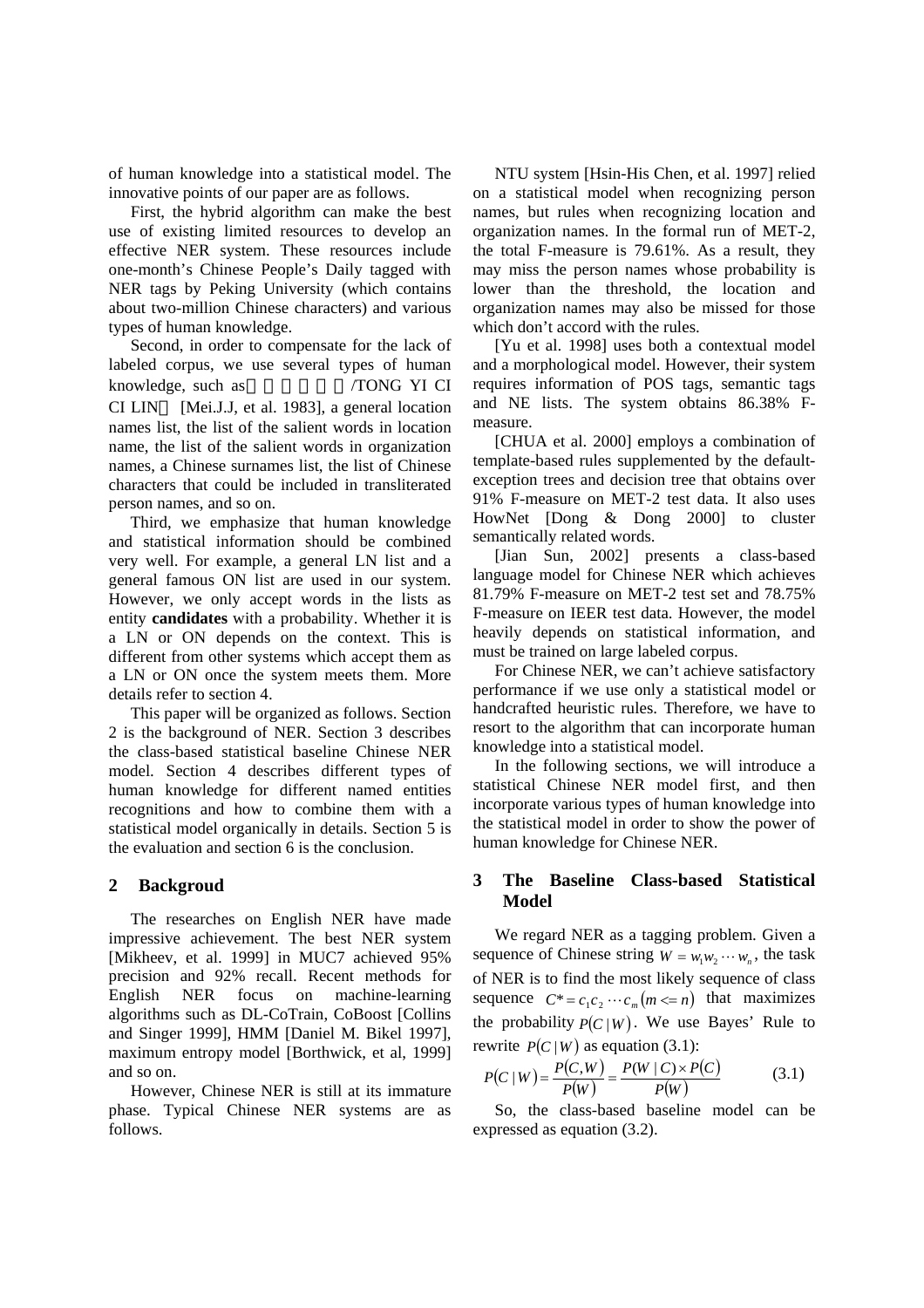$$
C^* = \underset{C}{\arg \max} (P(W \mid C) \times P(C))
$$
  
= 
$$
\underset{C}{\arg \max} (P(w_1 w_2 \cdots w_n \mid c_1 c_2 \cdots c_m) \times P(c_1 c_2 \cdots c_m))
$$
<sup>(3.2)</sup>  

$$
\approx \underset{C}{\arg \max} \left( \prod_{i=1}^m P(w_{i1} \cdots w_{ij} \mid c_i) \times P(c_i \mid c_{i-1}) \right)
$$

We call  $P(C)$  as the contextual model and  $P(W \mid C)$  as the morphological model. Formally, we can regard such a class-based statistical model as HMM. The classes used in our model are shown in Table 1, where *|V|* means the size of vocabulary used for word segmentation.

| Class     | Description              |  |  |
|-----------|--------------------------|--|--|
| PN        | Person Name              |  |  |
| LN        | <b>Location Name</b>     |  |  |
| <b>ON</b> | <b>Organization Name</b> |  |  |
| TM        | Time Name                |  |  |
| NM        | Number Name              |  |  |
| Other     | One word is on Class     |  |  |
| Total     |                          |  |  |

Table 1 Classes used in our model

### **3.1 Contextual Model**

Due to our small-sized labeled corpus, we use a statistical bi-gram language model as the contextual model. This model can be described as equation (3.3).

$$
P(C) \cong \prod_{i=1}^{i=m} P(c_i \mid c_{i-1})
$$
\n(3.3)

Theoretically, trigram is more powerful for NER than bi-gram, however when training corpus is small, trigram can't work effectively. Using bigram model, we still need  $(|V|+5)^2$  transmission probabilities, some of which can't be observed in our small-sized labeled corpus and some of which are unauthentic. That is, data sparseness is still serious. We will explain how to resolve data sparseness problem in details in section 3 and 4.

### **3.2 Morphological Model**

#### **Recognition of Person Names**

The model of person names recognition (including Chinese person names abbreviated to CN and Transliterated person names abbreviated to TN) is a character-based tri-states unigram model.

In principle, Chinese person name is composed of a surname (including single-character surname like " /wu" and double-character surname like"

/Ouyang") and a given name (one or two characters like " /peng" or " /youzheng"). So we divide Chinese name words into three parts as the surname (surCN), the middle name (midCN) and the end name (endCN), which means the probability of a specific character used in different position in person names isn't equal. For example,

$$
P(\quad / \text{wu} | c_j = \text{surCN}) \neq P(\quad / \text{wu} | c_j = \text{secCN})
$$
\n
$$
\neq P(\quad / \text{wu} | c_j = \text{endCN})
$$
\n(3.4)

The model for three-character-CN recognition is described as equation (3.5).

$$
P(w_{j1}w_{j2}w_{j3} \mid c_j = CN)
$$
  
\n
$$
\approx P(w_{j1} \mid c_j = surCN) \times P(w_{j2} \mid c_j = midCN)
$$
\n
$$
\times P(w_{j3} \mid c_j = endCN)
$$
\n(3.5)

The model for two-character-CN recognition is described as equation (3.6).

$$
P(w_{j1}w_{j2} \mid c_j = CN)
$$
  
\n
$$
\cong P(w_{j1} \mid surCN) \times P(w_{j2} \mid endCN)
$$
\n(3.6)

where  $P(w_{i1}w_{i2}w_{i3} | c_i = CN)$  means the probability of emitting the candidate person name  $w_{i1}w_{i2}w_{i3}$ under the state of CN.

For TN, we don't divide transliterated name words into several different parts. That is, the probability of a word used in different position in TN is same. The model is as follows.

$$
P(w_{j1}w_{j2}\cdots w_{jk} \mid c_j = TN) \cong \prod_{i=1}^{i=k} P(w_{ji} \mid c_j = TN) (3.7)
$$

Must be mentioned is that all these probabilities are estimated from labeled corpus using maximum likelihood estimation.

#### **Recognition of Location Names**

For location names recognition, we use a wordbased bi-state unigram model, and divide words used in the location name into two parts: locationend-words (LE) and non-location-end words (NLE). That means the probability of the word used in the end position of location name is different from that of in other position.

The model for location name recognition is shown in equation (3.8).

$$
P(w_{j1}w_{j2} \cdots w_{jk} | c_j = LN) \cong \n\prod_{i=1}^{i=k-1} P(w_{ji} | c_j = NLE) \times P(w_{jk} | c_j = LE)
$$
\n(3.8)

The parameters in equation (3.8) are also estimated from labeled training corpus.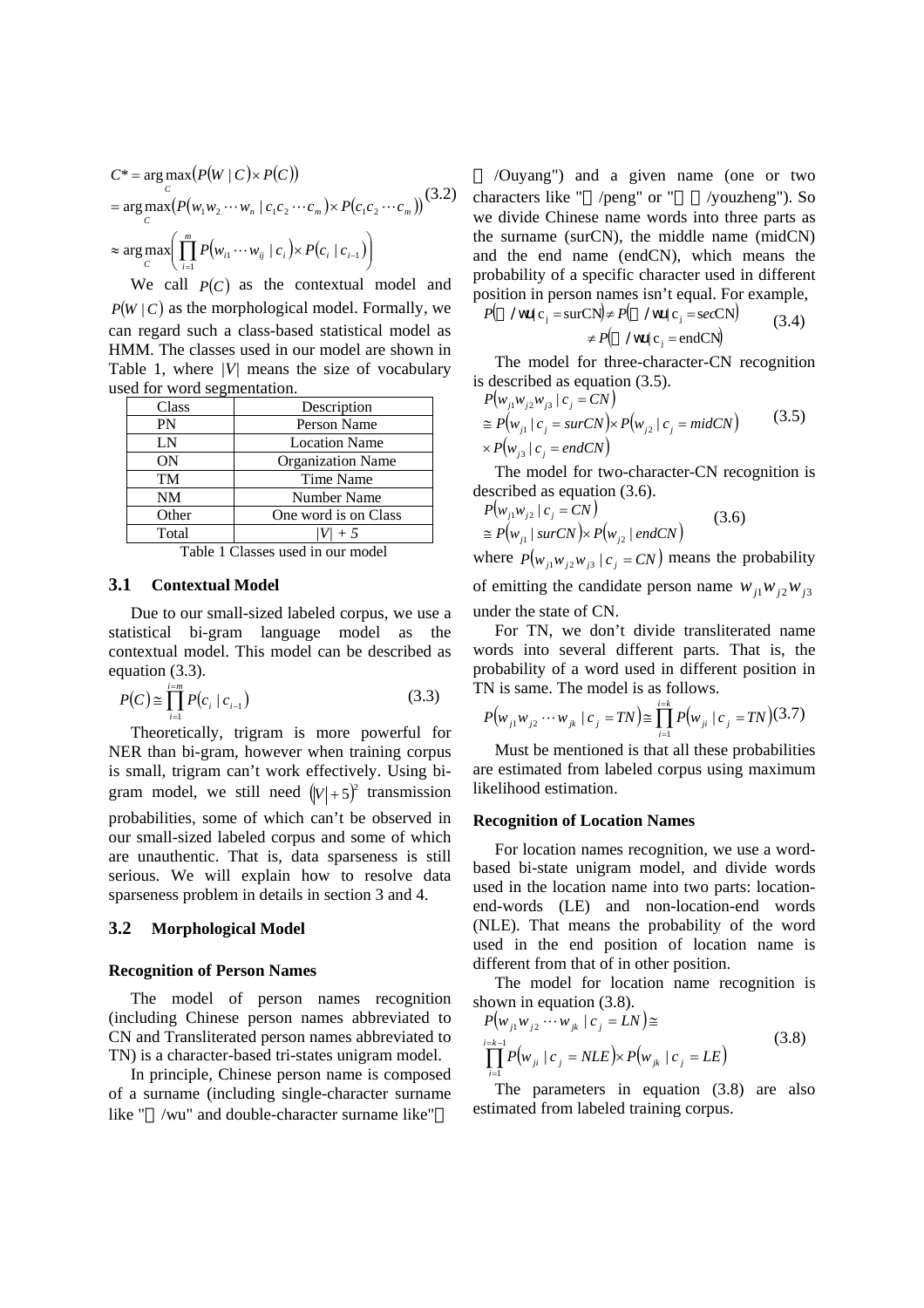#### **Recognition of Organization Names**

For the model of organization names recognition, we use bi-state unigram that is similar to the location morphological model shown as equation (3.9):

$$
P(w_{j1}w_{j2} \cdots w_{jk} \mid c_j = ON) =
$$
  
\n
$$
\prod_{i=1}^{i=k-1} P(w_{ji} \mid c_j = OE) \times P(w_{jk} \mid c_j = NOE)
$$
\n(3.9)

where OE means the word used in the end position of organization name, while NOE is not.

The parameters in equation (3.9) are also estimated from the labeled training corpus.

#### **Back-off Models to Smooth**

Data sparseness problem still exists. As some parameters were never observed in trained corpus, the model will back off to a less-powerful model. We employ escape probability to smooth the statistical model [Teahan, et al. 1999].

An escape probability is the probability that a previously unseen character will occur. There is no theoretical basis for choosing the escape probability optimally. Here we estimate the escape probability in a particular context as:

$$
\lambda = \frac{0.5d}{n} \tag{3.10}
$$

The probability of a word  $c_i$  that has occurred  $c$ times in that context  $c_{i-1}$  is:

$$
P(c_i \mid c_{i-1}) = \frac{c - 0.5}{n}
$$
 (3.11)

While the probability of a word that has never occurred in that context is:

$$
P(c_i \mid c_{i-1}) = \lambda \times P(c_i) \tag{3.12}
$$

where  $n$  is the number of times that context has appeared and *d* is the number of different symbols that have directly followed it.

As a example, if we observe the bi-gram "A B" once in training corpus and "A C" three times, and nowhere else did we see the word "A", then  $P(C | A) = \frac{3 - 0.5}{1 + 3}$ , while the escape probability  $1 + 3$  $0.5 \times 2$  $\lambda = \frac{0.5 \times 2}{1 + 3}$  and unseen transition probability of  $P(D | A) = \lambda \times P(D)$ .

### **The Evaluation for the Baseline**

The baseline model was evaluated in terms of precision (P), recall (R) and F-measure (F) metrics.

$$
P = \frac{number\ of\ correct\ responses}{number\ of\ responses}
$$
  
\n
$$
R = \frac{number\ of\ correct\ responses}{number\ of\ all\ NE}
$$
  
\n
$$
F = \frac{(\beta^2 + 1) \times P \times R}{(\beta \times P) + R}
$$
(3.13)

where  $\beta$  is a weighted constant often set to 1.

We test the baseline system on the newswire test data for the 1999 IEER evaluation in Mandarin (http://www.nist.gov/speech/tests/ie-r/er\_99/er\_ 99. htm). Table 2 in section 4 summarizes the result of baseline model.

|              | <b>Precision</b> | Recall | <b>F-measure</b> |
|--------------|------------------|--------|------------------|
| PN           | 80.23%           | 89.55% | 84.63%           |
| LN           | 45.05%           | 66.96% | 53.86%           |
| ON           | 42.98%           | 61.45% | 50.58%           |
| <b>Total</b> | 52.61%           | 71.53% | 60.63%           |

Table 2 The Performance of The Baseline

### **4 The Hybrid Model Incorporating Human Knowledge into the Baseline**

From table 1, we find that the performance of the above statistical baseline model isn't satisfactory. The problems mainly lie in:

Data sparseness is still serious though we only use bi-gram contextual model, unigram morphological model and smooth the parameters with a back-off model.

In order to recognize the named entities, we have to estimate the probability of every word in text as named entities. Thus redundant candidates not only enlarge search space but also result in many unpredictable errors.

Abbreviative named entities especially organization abbreviation can't be resolved by the baseline model. Because abbreviations have weak statistical regularities, so can't be captured by such a baseline model.

We try to resolve these problems by incorporating human knowledge. In fact, human being usually uses prior knowledge when recognizing named entities. In this section, we introduce the human knowledge that is used for NER and the method of how to incorporate them into the baseline model.

Given a sequence of Chinese characters, the recognition process after combined with human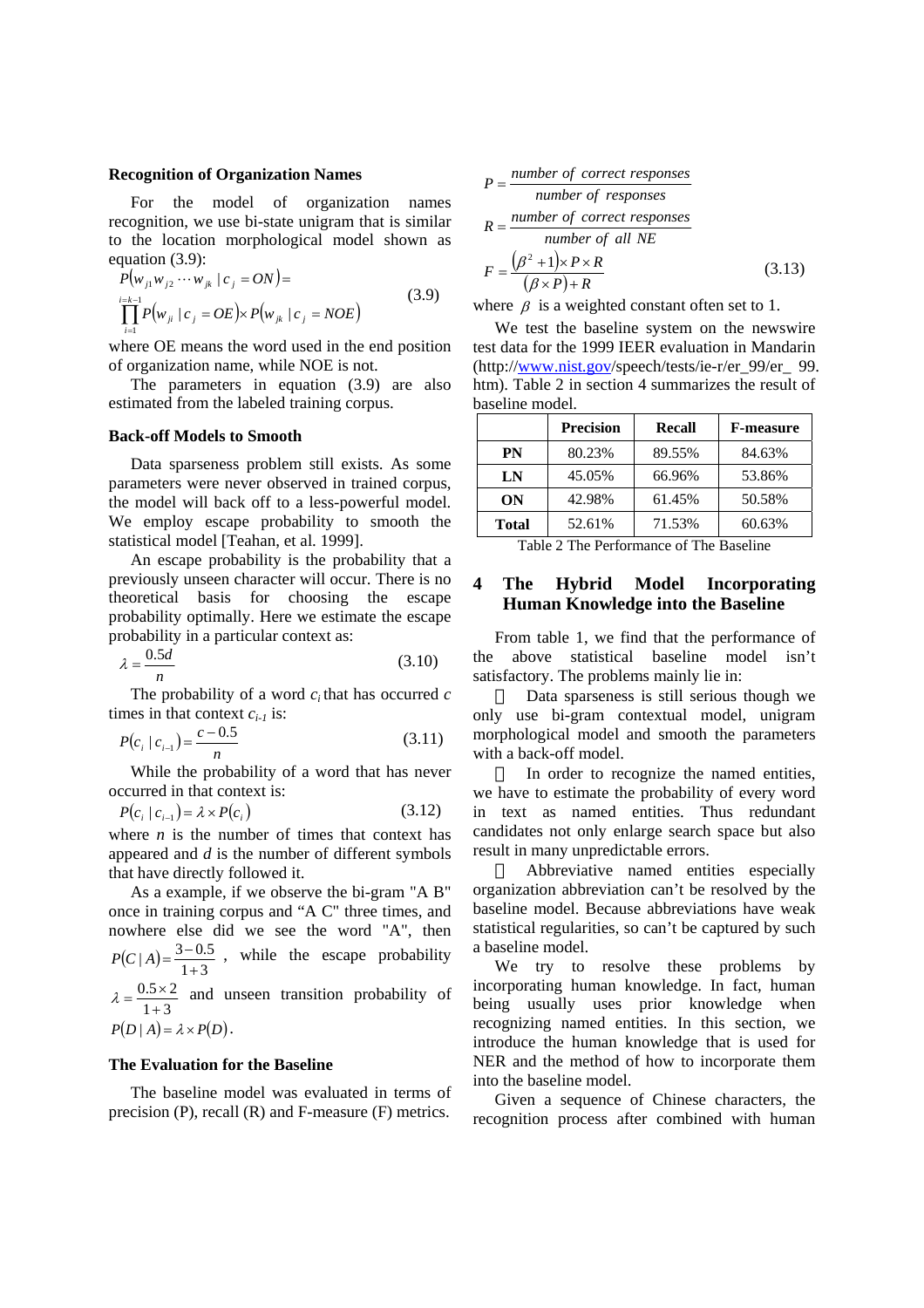knowledge consists of the five steps shown in Figure1.



Figure 1 Recognition Process of the Hybrid Model

### **4.1 Incorporate Knowledge for Person Name Recognition**

Chinese person names are composed of a surname and a given name. Usually the characters used for Chinese person names are limited. [Maosong Sun, Changning Huang, 1994] presents 365 most high frequently used surnames cover 99% Chinese surnames. 1141 most high frequently used characters cover 99% Chinese given names. Similarly the characters used for transliterated names are also limited. We extract about 476 transliterated characters from the training corpus.

The following is the human knowledge used for person name recognition and the method of how to incorporate them into the baseline.

**A Chinese single and plural surname list:**  Only those characters in the surname list can trigger person name recognition.

**A list of person title list:** Only when the current character belongs to the surname list and the next word is in the title list, candidates are accepted.

**A transliterated character list:** Only those consecutive characters in the transliterated character list form a candidate transliterated name.

Person name can't span any punctuation and the length of CN can't exceed 8 characters while the length of TN is unrestrained.

All these knowledge are used for restricting search space.

# **4.2 Incorporate Knowledge for Location Name Recognition**

A complete location name is composed of the name part and a salient word. For the location name " /Beijing City", the name part is "

/Beijing" and the salient word is " /city". Unfortunately, the salient word is omitted in many occasions. So it is unfeasible to trigger LN recognition only depending on the salient words in location name. In order to improve the precision and recall of LN recognition, we use the following human knowledge. The method of incorporating them is also explained.

**A general location name list:** The list includes the names of Chinese provinces and counties, foreign country and its capitals, some famous geographical names and foreign cities. If the current word is in the list, we accept it as a **candidate** LN.

**A location salient word list:** If the word  $w_i$  belongs to the list,  $2\neg 6$  words before the salient word are accepted as candidate LNs.

**A general word list** (such as verbs and prepositions) which usually is followed by a location name, such as " /at", " /go". If the word  $w_i$  is in the list,  $2\neg 6$  words following it are accepted as candidate LNs.

**An abbreviative location name list:** If the current word is in the list, we accept it as a candidate LN such as " /China", " /America".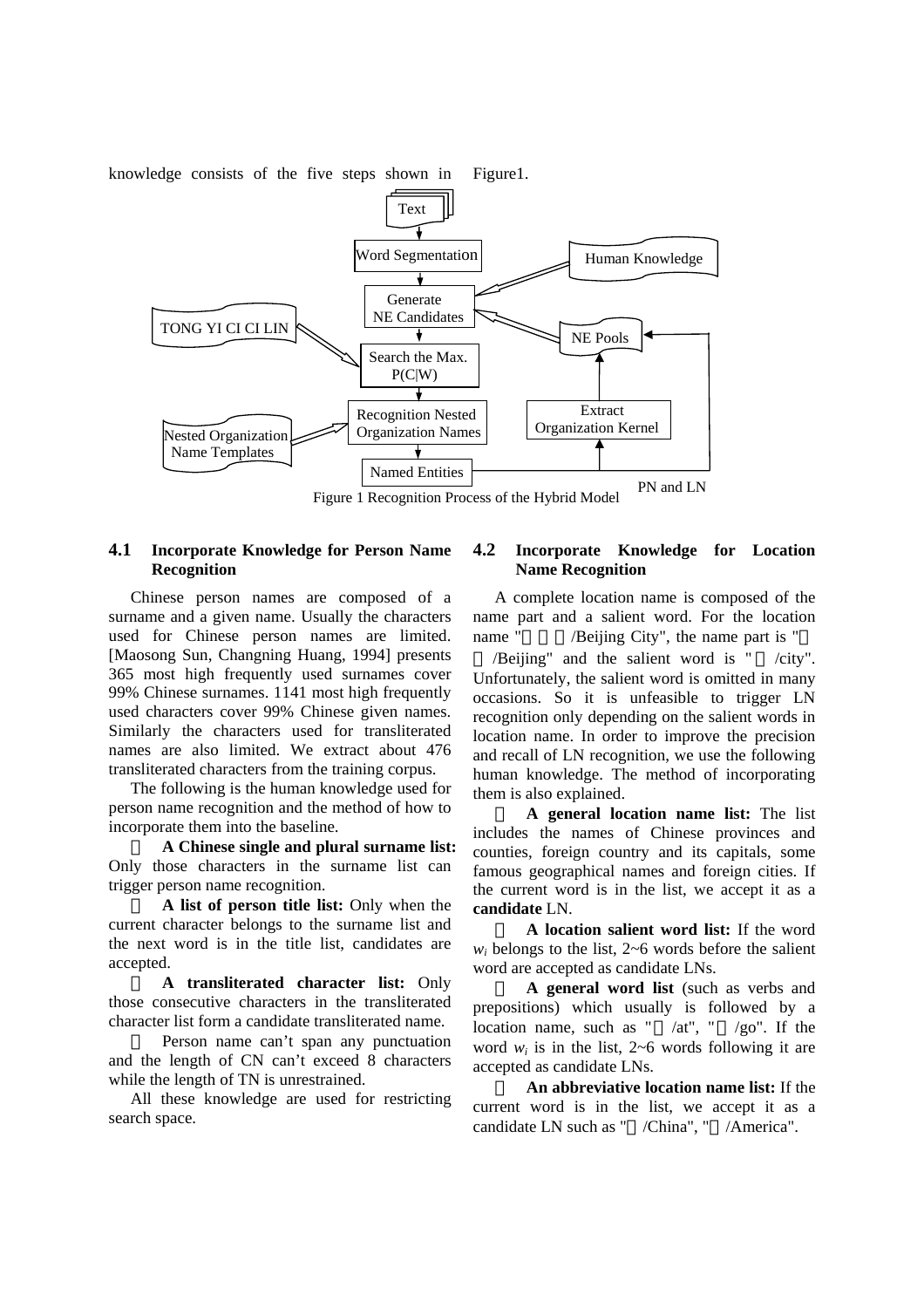**Coordinate LN recognition:** If  $w_{i-2}$  is a candidate LN and  $w_{i-1}$  is " "(a punctuation denoting coordinate relation), LN recognition is triggered at the position of word *wi*.

Location name can't span punctuations and its length couldn't exceed 6 words.

Knowledge , , , , can restrict search space while knowledge deals with abbreviative location name.

### **4.3 Incorporate Knowledge for Organization Name Recognition**

The organization names recognition is the most difficult task. The reasons lie in nested ONs and abbreviative ONs especially.

Nested ON means there are one or more location names, person names and/or organization names embedded in organization name. Typical structure of ON has been given in section 1. We can capture most of the nested organization names by several ON templates mentioned in the following section.

Abbreviative ONs include continuous and discrete abbreviation which omits some words in the full name. Take "

" as example, abbreviative ON of it may omit LN " /Shanghai", organization types like"

 $\ell$ supermarket", " $\ell$ stock", " $\ell$ limited", and salient word like " /company" from full names but usually remains organization kernel "

/Hualian". Table 3 lists some examples of abbreviative ONs.

| Continuous             | Shanghai Hualian                                                                   | Shanghai       |  |
|------------------------|------------------------------------------------------------------------------------|----------------|--|
| Abbreviation           | Co.Ltd                                                                             | Hualian        |  |
|                        | Tsinghua niversity                                                                 | Tsinghua       |  |
| Discrete               | Shanghai Stock                                                                     | Shanghai       |  |
| Abbreviation           | Exchange                                                                           | <b>Stock</b>   |  |
| <b>ART</b><br>ᅲ<br>. . | Peking University<br>$\mathbf{r}$ $\mathbf{r}$ $\mathbf{r}$ $\mathbf{r}$<br>$\sim$ | Bei Da<br>1.7. |  |

Table 3 Nest Organization Full Names and Its Abbreviative Names

So it is important to extract organization kernel from the full name in order to recognize abbreviative ON like " T. Moreover, an organization's abbreviative names usually occur

after its' full name, unless it is a well-known organization. So this strategy for abbreviation organization name recognition is effective.

The following is the human knowledge used for ON recognition and the method of how to incorporate them.

**An organization salient word (OrgSws) list:** If the current word  $w_i$  is in OrgSws list,  $2\neg 6$ words before OrgSw are accepted as the candidate ONs.

**A general famous organization name list:**  If the current word is in the list, we accept it as a **candidate** ON such as " / State Department",  $/$  UN  $"$ 

**An organization names template list:** We mainly use organization name templates to recognize the nested ONs. Some of these templates are as follows:

ON-->LN D\* OrgSw

ON-->PN D\* OrgSw

ON-->ON OrgSw

*D* means words used in the middle of organization names.  $D^*$  means repeating zero or more times. This component runs in the end stage of recognition process shown in Figure 1.

**An organization type list:** The list is used to extract organization kernels from recognized ONs. We have a pool which memorizes ONs recognized in current paragraph and its kernel. If the current word belongs to organization kernel in pool, we accept it as a candidate ON. The idea is effective especially in financial domain which contains many stocks such as" /Shanghai Hualian", "
/Changjiang Technology".

Knowledge , , restrict search space while knowledge deals with abbreviative organization name.

## **4.4 Semantic Similarity Computation for Data Sparseness**

/TONG YI CI CI LIN classifies the words in terms of semantic similarity. Here we use it to resolve data sparseness problem. If current transmission probability doesn't exist, we resort to its synonym transmission. In statistical sense, synonym transmissions are approximate. Take an example, the probability of *P(A|B)* doesn't exist, but there has *P(C|B)*, meanwhile, the word A and C are thesaurus according to  $/70N$ G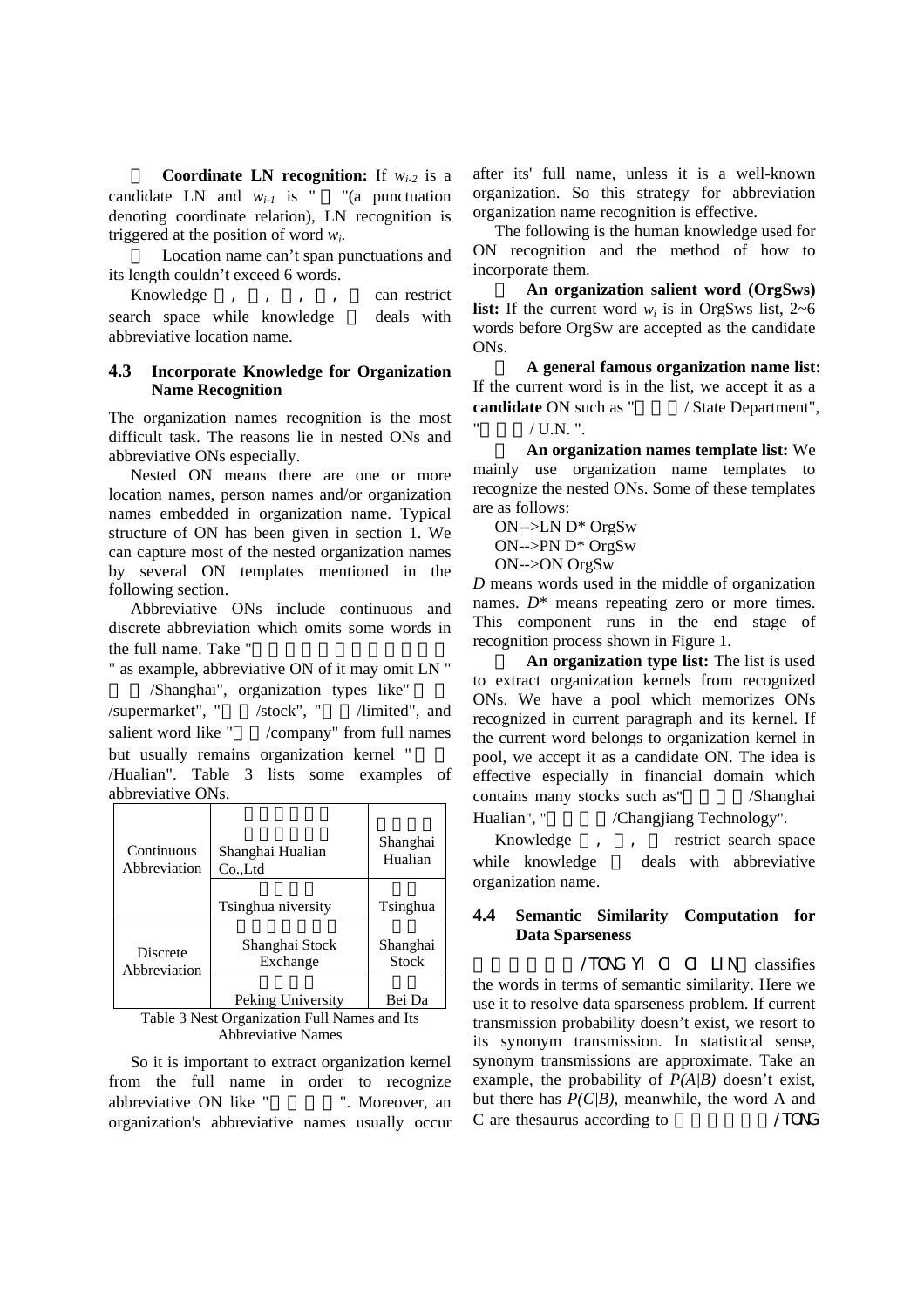YI CI CI LIN , then we use *P(C|B)* to replace *P(A|B)*.

### **5 Results of Evaluation**

We also test our hybrid model on IEER-99 neswire test data. The performance is shown in Table 4.

|              | <b>Precision</b> | <b>Recall</b> | <b>F-measure</b> |
|--------------|------------------|---------------|------------------|
| PN           | 83.30%           | 92.28%        | 87.56%           |
| LN           | 88.31%           | 84.69%        | 86.47%           |
| ON           | 84.49%           | 71.08%        | 77.21%           |
| <b>Total</b> | 86.09%           | 83.18%        | 84.61%           |

Table 4 The Performance of the Hybrid Model

Comparing Table 1 with 4, we find that the performance of the hybrid model increases remarkably. More specifically, the precision and the recall of PNs increase from 80.23% to 83.30% and from 89.55% to 92.28% respectively. The precision and recall of LNs increase from 45.05% to 82.18% and from 66.96% to 86.74% respectively. The precision and recall of ONs increase from 42.98% to 80.86% and from 61.45% to 72.09% respectively. The reason that the improvement of PNs is slighter than that of ONs and LNs is that the statistical information estimated from labeled corpus for PNs is good enough but not for LNs and ONs.

Must be mentioned is that, in our evaluation, only NEs with both correct boundary and correct type label are considered as the correct recognitions, which is a little different from other evaluation systems.

We also test our system on data set of sport, finance, news and entertainment domains. These test data are downloaded from Internet shown in Table 4.

| Domain            | Number of NE |      |           | File            |
|-------------------|--------------|------|-----------|-----------------|
|                   | <b>PN</b>    | LN   | <b>ON</b> | size            |
| $\text{Sports}$ ) | 954          | 510  | 609       | 91 <sub>K</sub> |
| Finance(F)        | 212          | 406  | 461       | 80K             |
| News(N)           | 526          | 961  | 437       | 76K             |
| Entertaimment(E)  | 1016         | 511  | 133       | 100K            |
| <b>Total</b>      | 2708         | 2388 | 1640      | 247K            |

Table 4 Statistic of Multi-field Test Data

The results are shown in Table 5.

|       | <b>Precision</b> | <b>Recall</b> | <b>F-measure</b>                    |
|-------|------------------|---------------|-------------------------------------|
| S     | 80.17%           | 91.10%        | 85.28%                              |
| F     | 61.35%           | 94.34%        | 74.35%                              |
| N     | 88.66%           | 83.27%        | 85.88%                              |
| Е     | 82.20%           | 82.28%        | 82.24%                              |
| S     | 82.90%           | 81.76%        | 82.33%                              |
| F     | 83.72%           | 81.03%        | 82.35%                              |
| N     | 91.95%           | 91.56%        | 91.75%                              |
| Е     | 81.64%           | 87.87%        | 84.64%                              |
| S     | 73.43%           | 67.16%        | 70.15%                              |
| F     | 65.88%           | 60.30%        | 62.97%                              |
| N     | 92.52%           | 84.70%        | 88.44%                              |
| Е     | 78.30%           | 62.41%        | 69.46%                              |
| Total | 81.01%           | 81.24%        | 81.12%                              |
|       |                  |               | Teble 5 Decults on different domain |

Table 5 Results on different domain

Table 5 shows that the performance on financial domain is much lower. The reason is that, in financial domain, there are many stock names which are the abbreviation of organization names. Moreover, organization full name never appear in the text. So the system can't recognize them as an organization name. However, on many occasions, they are recognized as person names. As a result, the precision of PNs declines, meanwhile, the precision and recall of ONs can't be high.

Based on the above analysis, we find that the main sources of errors in our system are as follows.

First, we still have not found a good strategy for the abbreviation location names and organization names. Because abbreviative LNs and ONs sometimes appear before full LN, sometimes not, so the pool strategy can't work well.

Second, some famous organization names that always appear in the shape of abbreviation can't be recognized as ON because the full name never appear such as  $/GaoTong$ ,  $/Xinlang$ . However, these ONs are often recognized as PNs. Such errors are especially serious in finance domain shown Table 5.

Third, many words can't be found in 词林/TONG YI CI CI LIN .

### **6 Conclusions**

Chinese NER is a more difficult task than English NER. Though many approaches have been tried, the result is still not satisfactory. In this paper, we present a hybrid algorithm of incorporating human